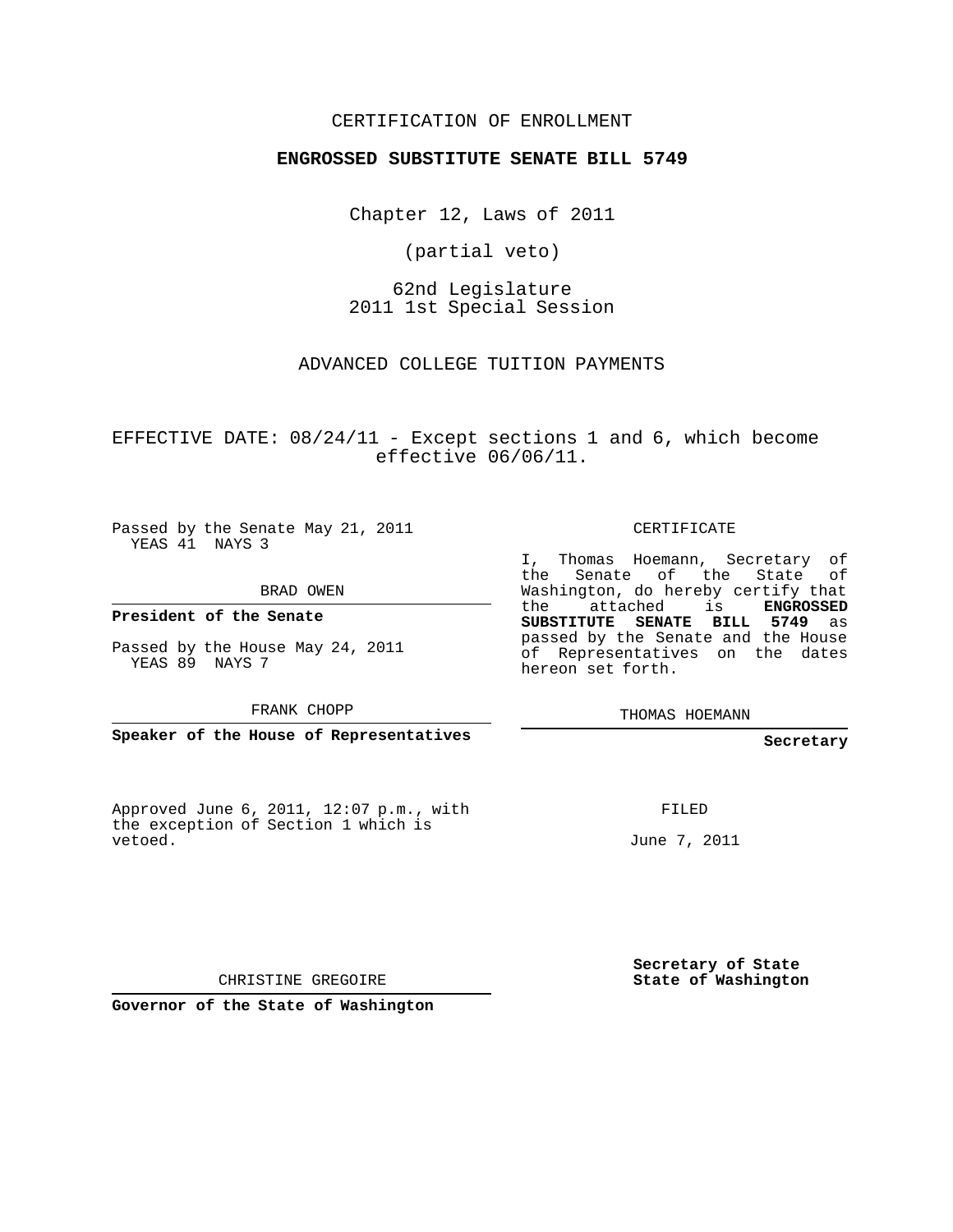## **ENGROSSED SUBSTITUTE SENATE BILL 5749** \_\_\_\_\_\_\_\_\_\_\_\_\_\_\_\_\_\_\_\_\_\_\_\_\_\_\_\_\_\_\_\_\_\_\_\_\_\_\_\_\_\_\_\_\_

\_\_\_\_\_\_\_\_\_\_\_\_\_\_\_\_\_\_\_\_\_\_\_\_\_\_\_\_\_\_\_\_\_\_\_\_\_\_\_\_\_\_\_\_\_

Passed Legislature - 2011 1st Special Session

## **State of Washington 62nd Legislature 2011 Regular Session**

**By** Senate Higher Education & Workforce Development (originally sponsored by Senators Brown, Hewitt, and Shin)

READ FIRST TIME 02/21/11.

 AN ACT Relating to the Washington advanced college tuition payment program; amending RCW 28B.95.020, 28B.95.030, 28B.95.080, and 28B.95.150; reenacting and amending RCW 44.44.040; adding a new section to chapter 28B.95 RCW; creating a new section; providing an expiration 5 date; and declaring an emergency.

BE IT ENACTED BY THE LEGISLATURE OF THE STATE OF WASHINGTON:

 *\*Sec. 1. RCW 28B.95.020 and 2007 c 405 s 8 are each amended to read as follows:*

 *The definitions in this section apply throughout this chapter, unless the context clearly requires otherwise.*

 *(1) "Academic year" means the regular nine-month, three-quarter, or two-semester period annually occurring between August 1st and July 31st.*

 *(2) "Account" means the Washington advanced college tuition payment program account established for the deposit of all money received by the board from eligible purchasers and interest earnings on investments of funds in the account, as well as for all expenditures on behalf of eligible beneficiaries for the redemption of tuition units and for the*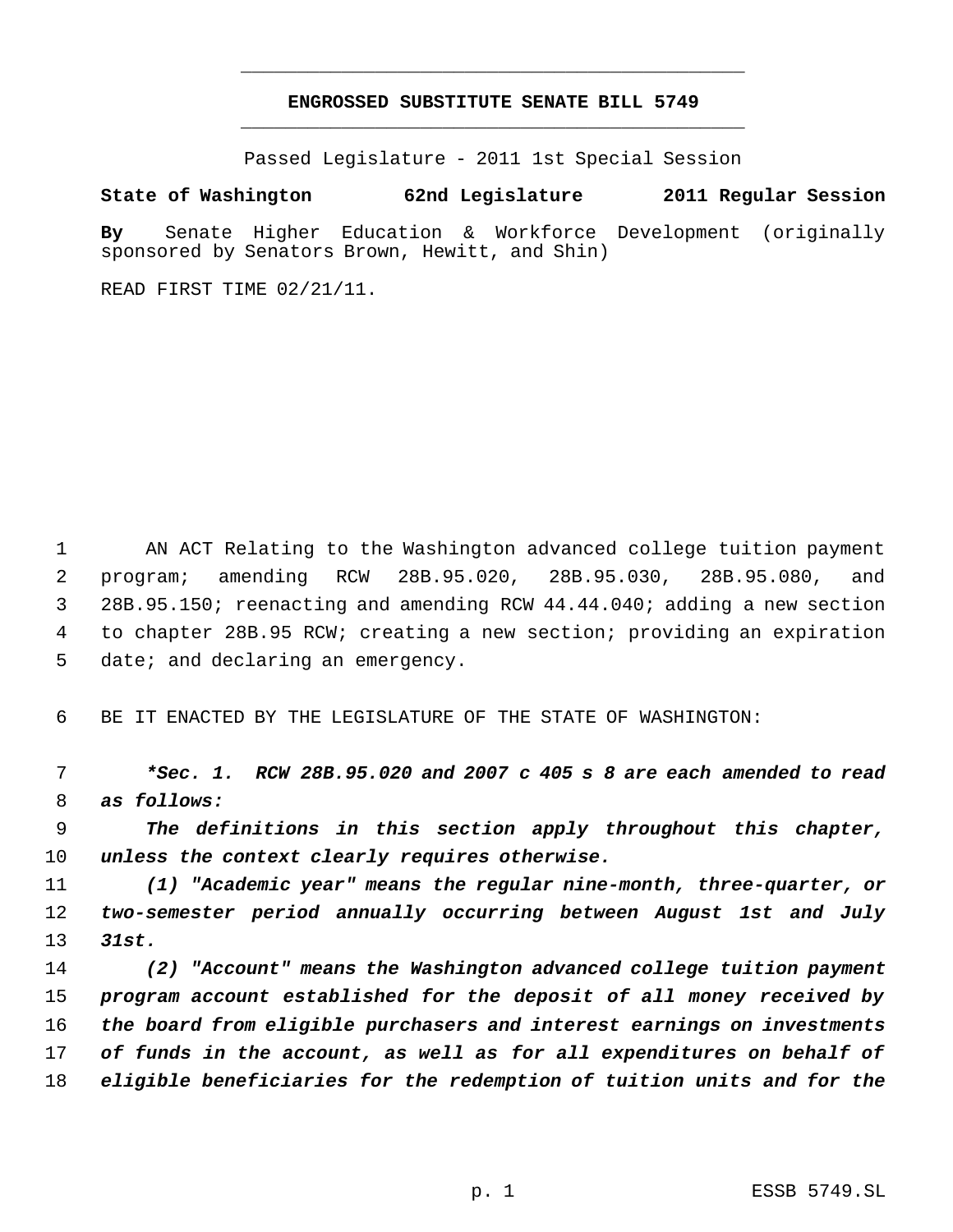*development of any authorized college savings program pursuant to RCW 28B.95.150.*

 *(3) "Board" means the higher education coordinating board as defined in chapter 28B.76 RCW.*

 *(4) "Committee on advanced tuition payment" or "committee" means a committee of the following members: The state treasurer, the director of the office of financial management, the executive director of the higher education coordinating board, or their designees((,)); and ((two)) four members to be appointed by the governor and confirmed by the senate for four-year terms, one representing program participants and ((one)) three private business representatives with marketing, public relations, or financial expertise. Beginning with appointments made after the effective date of this section, in making the three appointments representing private business, the governor must consider names from a list provided by the president of the senate and the speaker of the house of representatives. Appointment of the two additional members representing private business as provided for in chapter . . ., Laws of 2011 1st sp. sess. (this act) must be made by June 30, 2011, and shall be confirmed by the senate by June 30, 2012.*

 *(5) "Governing body" means the committee empowered by the legislature to administer the Washington advanced college tuition payment program.*

 *(6) "Contractual obligation" means a legally binding contract of the state with the purchaser and the beneficiary establishing that purchases of tuition units will be worth the same number of tuition units at the time of redemption as they were worth at the time of the purchase.*

 *(7) "Eligible beneficiary" means the person for whom the tuition unit will be redeemed for attendance at an institution of higher education. The beneficiary is that person named by the purchaser at the time that a tuition unit contract is accepted by the governing body. Qualified organizations, as allowed under section 529 of the federal internal revenue code, purchasing tuition unit contracts as future scholarships need not designate a beneficiary at the time of purchase.*

 *(8) "Eligible purchaser" means an individual or organization that has entered into a tuition unit contract with the governing body for the purchase of tuition units for an eligible beneficiary. The state*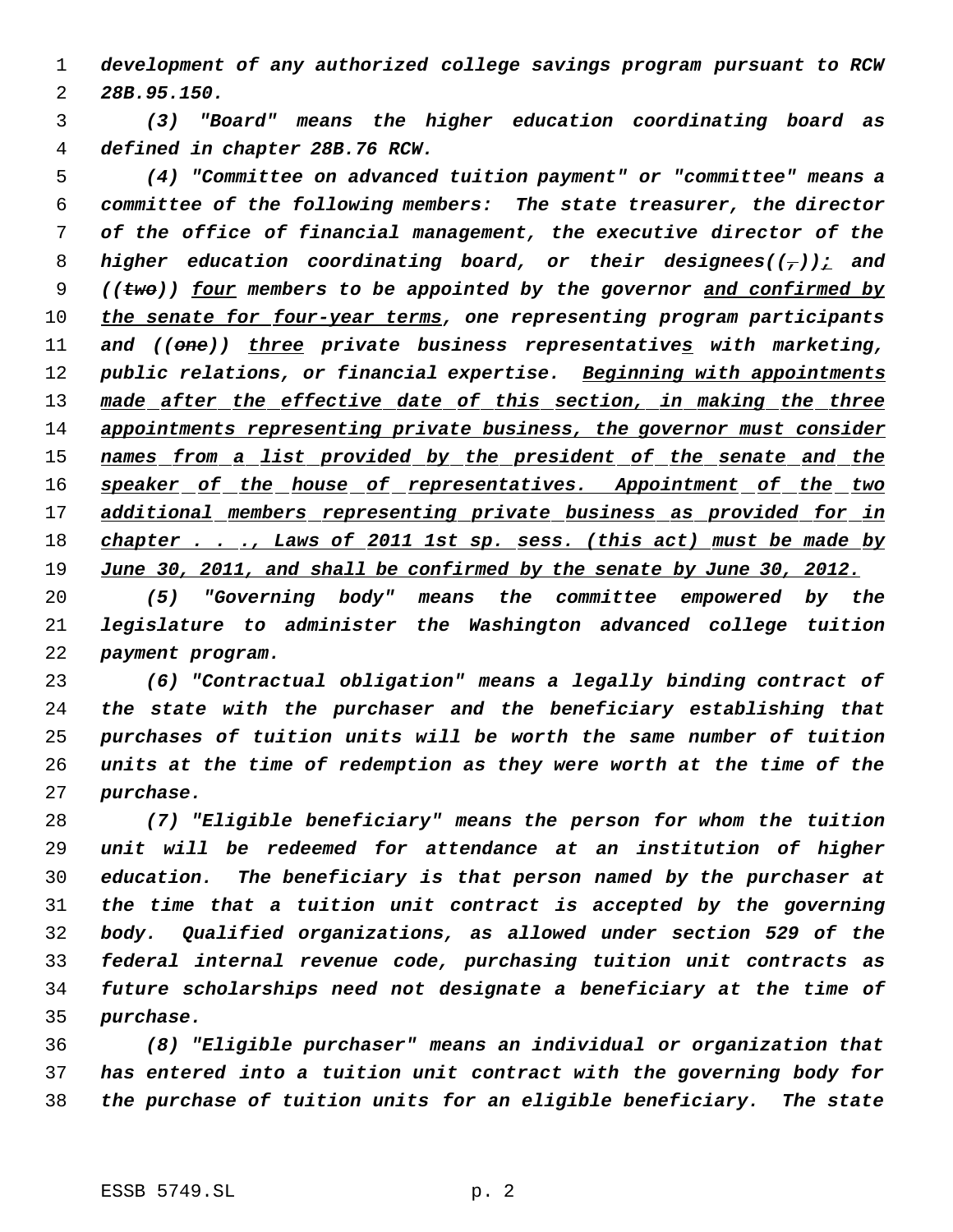*of Washington may be an eligible purchaser for purposes of purchasing tuition units to be held for granting Washington college bound scholarships.*

 *(9) "Full-time tuition charges" means resident tuition charges at a state institution of higher education for enrollments between ten credits and eighteen credit hours per academic term.*

 *(10) "Institution of higher education" means an institution that offers education beyond the secondary level and is recognized by the internal revenue service under chapter 529 of the internal revenue code.*

 *(11) "Investment board" means the state investment board as defined in chapter 43.33A RCW.*

 *(12) "State institution of higher education" means institutions of higher education as defined in RCW 28B.10.016.*

 *(13) "Tuition and fees" means undergraduate tuition and services and activities fees as defined in RCW 28B.15.020 and 28B.15.041 rounded to the nearest whole dollar. For purposes of this chapter, services and activities fees do not include fees charged for the payment of bonds heretofore or hereafter issued for, or other indebtedness incurred to pay, all or part of the cost of acquiring, constructing, or installing any lands, buildings, or facilities.*

 *(14) "Tuition unit contract" means a contract between an eligible purchaser and the governing body, or a successor agency appointed for administration of this chapter, for the purchase of tuition units for a specified beneficiary that may be redeemed at a later date for an equal number of tuition units.*

 *(15) "Unit purchase price" means the minimum cost to purchase one tuition unit for an eligible beneficiary. Generally, the minimum purchase price is one percent of the undergraduate tuition and fees for the current year, rounded to the nearest whole dollar, adjusted for the costs of administration and adjusted to ensure the actuarial soundness of the account. The analysis for price setting shall also include, but not be limited to consideration of past and projected patterns of tuition increases, program liability, past and projected investment returns, and the need for a prudent stabilization reserve. \*Sec. 1 was vetoed. See message at end of chapter.*

 **Sec. 2.** RCW 28B.95.030 and 2005 c 272 s 2 are each amended to read as follows: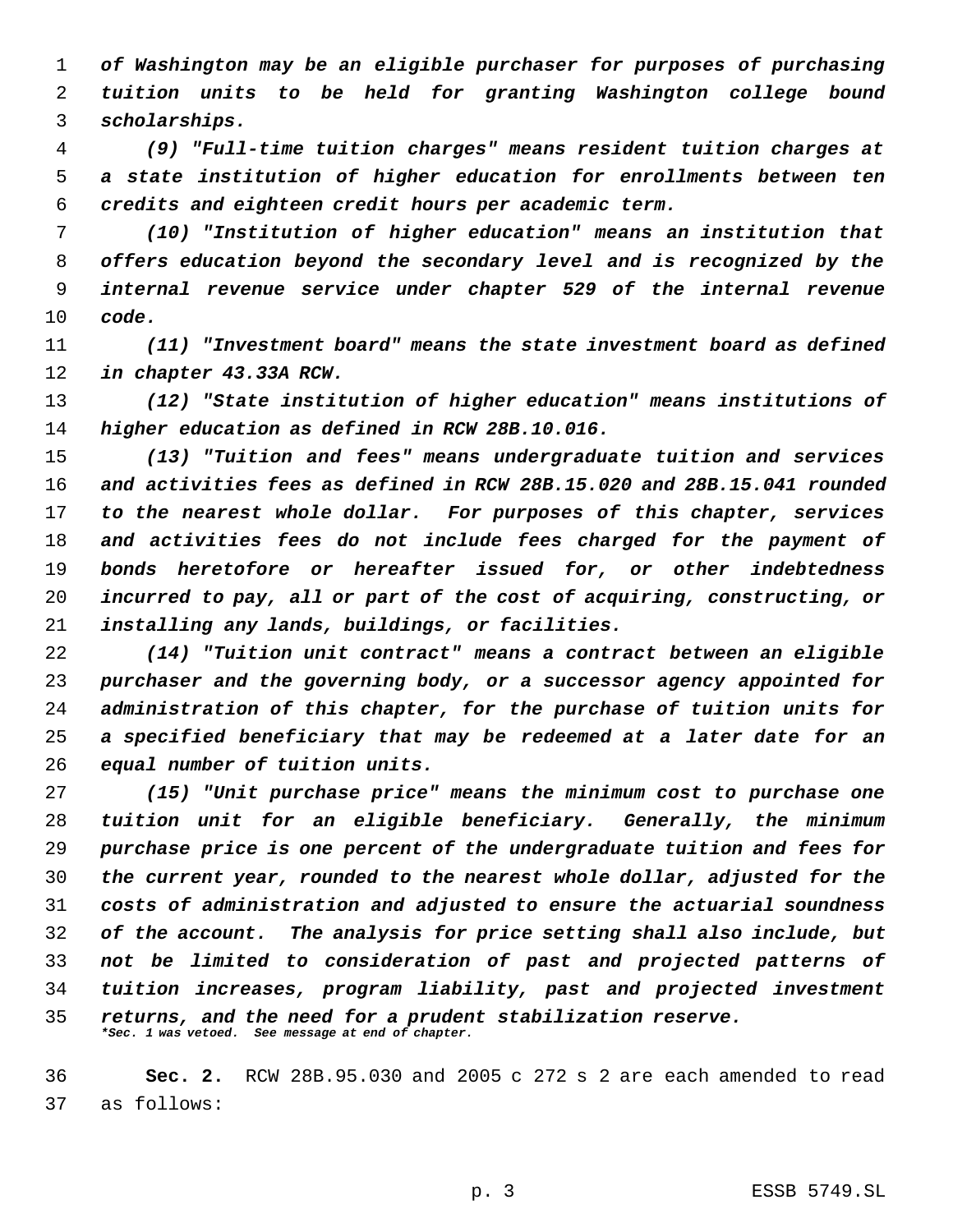(1) The Washington advanced college tuition payment program shall be administered by the committee on advanced tuition payment which shall be chaired by the executive director of the board. The committee shall be supported by staff of the board.

 (2)(a) The Washington advanced college tuition payment program shall consist of the sale of tuition units, which may be redeemed by the beneficiary at a future date for an equal number of tuition units regardless of any increase in the price of tuition, that may have occurred in the interval.

 (b) Each purchase shall be worth a specific number of or fraction of tuition units at each state institution of higher education as determined by the governing body.

 (c) The number of tuition units necessary to pay for a full year's, full-time undergraduate tuition and fee charges at a state institution of higher education shall be set by the governing body at the time a purchaser enters into a tuition unit contract.

 (d) The governing body may limit the number of tuition units purchased by any one purchaser or on behalf of any one beneficiary, however, no limit may be imposed that is less than that necessary to achieve four years of full-time, undergraduate tuition charges at a state institution of higher education. The governing body also may, at its discretion, limit the number of participants, if needed, to ensure the actuarial soundness and integrity of the program.

 (e) While the Washington advanced college tuition payment program is designed to help all citizens of the state of Washington, the governing body may determine residency requirements for eligible purchasers and eligible beneficiaries to ensure the actuarial soundness and integrity of the program.

 (3)(a) No tuition unit may be redeemed until two years after the purchase of the unit. Units may be redeemed for enrollment at any institution of higher education that is recognized by the internal revenue service under chapter 529 of the internal revenue code.

 (b) Units redeemed at a nonstate institution of higher education or for graduate enrollment shall be redeemed at the rate for state public institutions in effect at the time of redemption.

 (4) The governing body shall determine the conditions under which the tuition benefit may be transferred to another family member. In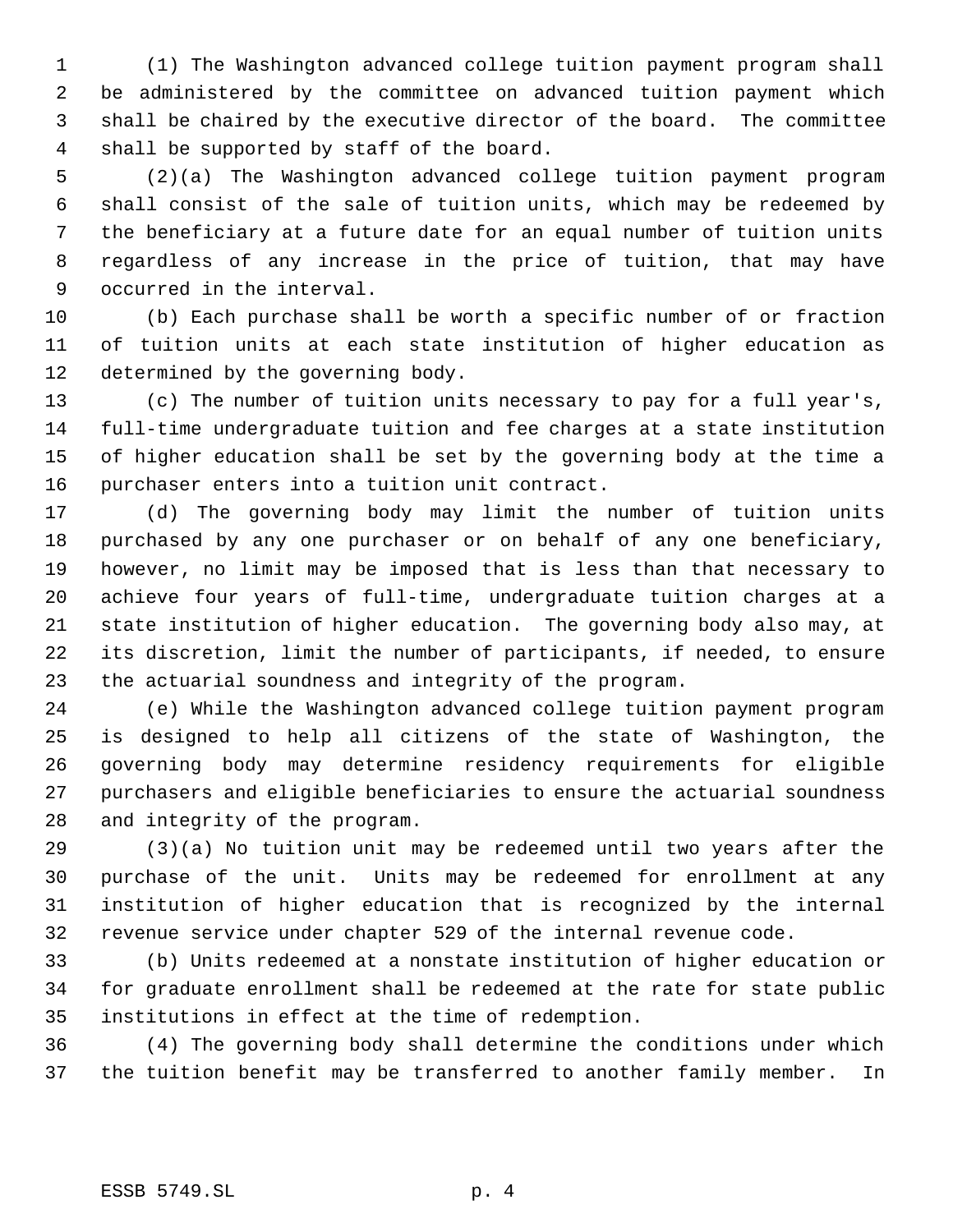permitting such transfers, the governing body may not allow the tuition benefit to be bought, sold, bartered, or otherwise exchanged for goods and services by either the beneficiary or the purchaser.

 (5) The governing body shall administer the Washington advanced college tuition payment program in a manner reasonably designed to be actuarially sound, such that the assets of the trust will be sufficient to defray the obligations of the trust including the costs of administration. The governing body may, at its discretion, discount the minimum purchase price for certain kinds of purchases such as those from families with young children, as long as the actuarial soundness of the account is not jeopardized.

 (6) The governing body shall annually determine current value of a tuition unit.

 (7) The governing body shall promote, advertise, and publicize the Washington advanced college tuition payment program.

 (8) In addition to any other powers conferred by this chapter, the governing body may:

 (a) Impose reasonable limits on the number of tuition units or 19 units that may be used in any one year;

 (b) Determine and set any time limits, if necessary, for the use of benefits under this chapter;

 (c) Impose and collect administrative fees and charges in connection with any transaction under this chapter;

24 (d) Appoint and use advisory committees and the state actuary as needed to provide program direction and guidance;

 (e) Formulate and adopt all other policies and rules necessary for the efficient administration of the program;

 (f) Consider the addition of an advanced payment program for room and board contracts and also consider a college savings program;

 (g) Purchase insurance from insurers licensed to do business in the state, to provide for coverage against any loss in connection with the account's property, assets, or activities or to further insure the value of the tuition units;

 (h) Make, execute, and deliver contracts, conveyances, and other instruments necessary to the exercise and discharge of its powers and duties under this chapter;

(i) Contract for the provision for all or part of the services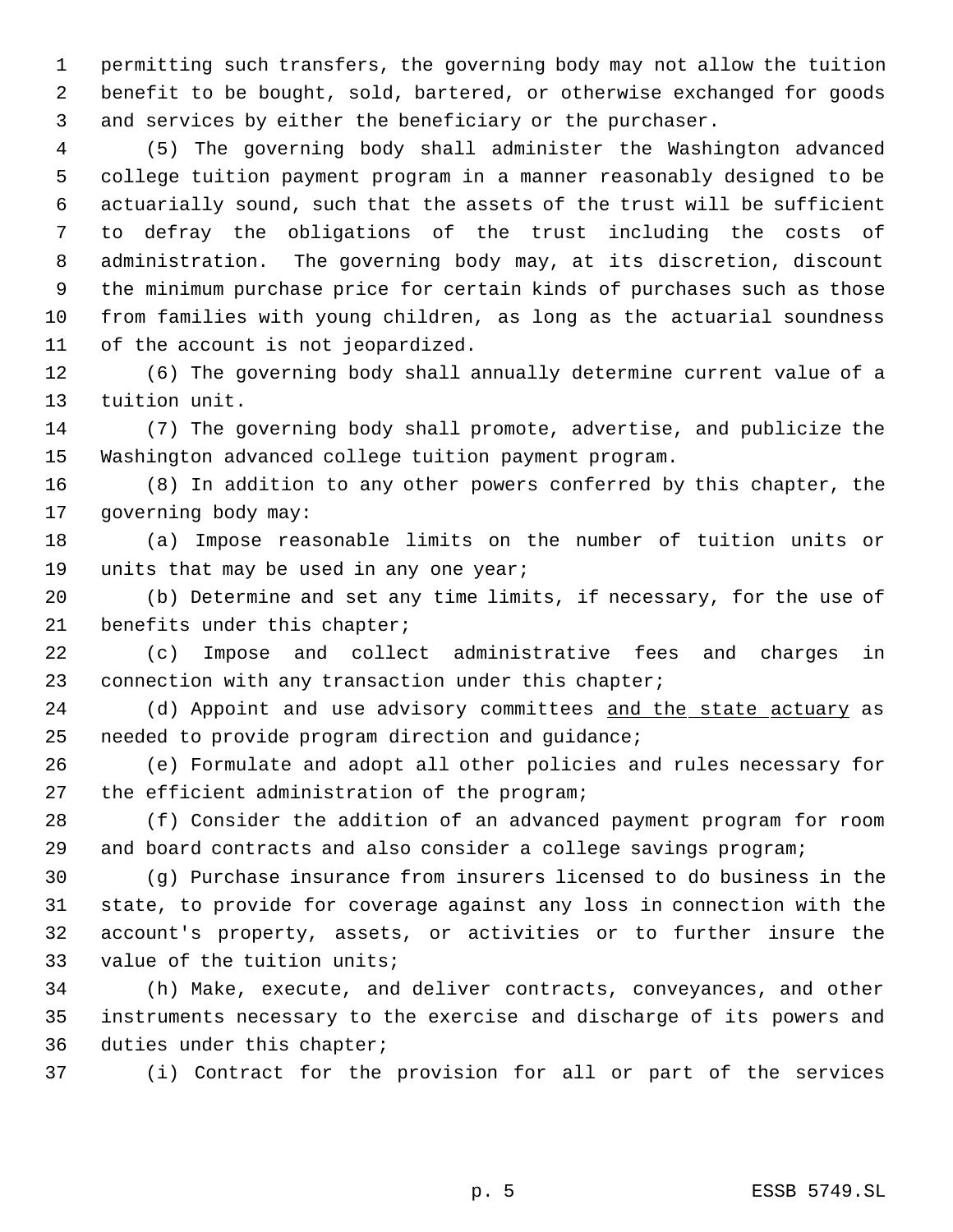necessary for the management and operation of the program with other state or nonstate entities authorized to do business in the state;

 (j) Contract for other services or for goods needed by the governing body in the conduct of its business under this chapter;

 (k) Contract with financial consultants, actuaries, auditors, and other consultants as necessary to carry out its responsibilities under this chapter;

 (l) Solicit and accept cash donations and grants from any person, governmental agency, private business, or organization; and

 (m) Perform all acts necessary and proper to carry out the duties and responsibilities of this program under this chapter.

 **Sec. 3.** RCW 28B.95.080 and 1997 c 289 s 8 are each amended to read as follows:

 The governing body shall annually evaluate, and cause to be 15 evaluated by ((<del>a nationally recognized</del>)) the state actuary, the soundness of the account and determine the additional assets needed, if 17 any, to defray the obligations of the account. The governing body may, at its discretion, consult with a nationally recognized actuary for 19 periodic assessments of the account.

20 If funds are ((not sufficient)) determined by the governing body, based on actuarial analysis to be insufficient to ensure the actuarial soundness of the account, the governing body shall adjust the price of subsequent tuition credit purchases to ensure its soundness.

 If there are insufficient numbers of new purchases to ensure the actuarial soundness of the account, the governing body shall request such funds from the legislature as are required to ensure the integrity of the program. Funds may be appropriated directly to the account or appropriated under the condition that they be repaid at a later date. The repayment shall be made at such time that the account is again determined to be actuarially sound.

 **Sec. 4.** RCW 28B.95.150 and 2001 c 184 s 2 are each amended to read as follows:

 (1) The committee may establish a college savings program. If such a program is established, the college savings program shall be established, in such form as may be determined by the committee, to be a qualified state tuition program as defined by the internal revenue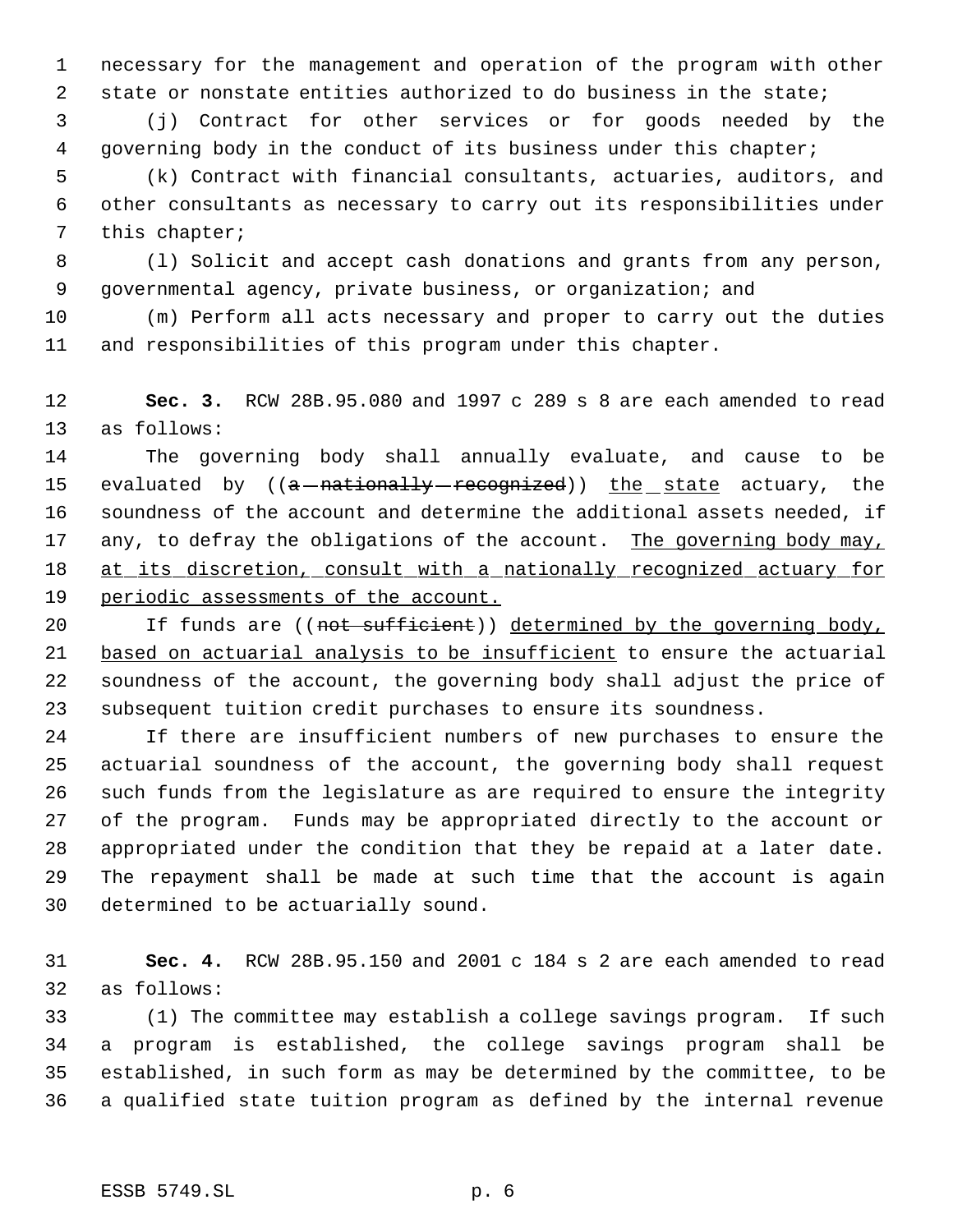service under section 529 of the internal revenue code, and shall be administered in a manner consistent with the Washington advanced college tuition payment program. The committee, in planning and devising the program, shall consult with the state investment board, 5 the state treasurer, ((a-qualified actuarial consulting firm with appropriate expertise to evaluate such plans)) the state actuary, the legislative fiscal and higher education committees, and the 8 institutions of higher education. The governing body may, at its 9 discretion, consult with a qualified actuarial consulting firm with appropriate expertise to evaluate such plans for periodic assessments of the program.

 (2) Up to two hundred thousand dollars of administrative fees collected from guaranteed education tuition program participants may be applied as a loan to fund the development of a college savings program. This loan must be repaid with interest before the conclusion of the biennium in which the committee draws funds for this purpose from the advanced college tuition payment program account.

 (3) If such a college savings program is established, the college savings program account is created in the custody of the state treasurer for the purpose of administering the college savings program. If created, the account shall be a discrete nontreasury account in the custody of the state treasurer. Interest earnings shall be retained in accordance with RCW 43.79A.040. Disbursements from the account, except for program administration, are exempt from appropriations and the allotment provisions of chapter 43.88 RCW. Money used for program administration is subject to the allotment provisions, but without appropriation.

 (4) The committee, after consultation with the state investment board, shall determine the investment policies for the college savings program. Program contributions may be invested by the state investment board or the committee may contract with an investment company licensed to conduct business in this state to do the investing. The committee shall keep or cause to be kept full and adequate accounts and records of the assets of each individual participant in the college savings program.

 (5) Neither the state nor any eligible educational institution may be considered or held to be an insurer of the funds or assets of the individual participant accounts in the college savings program created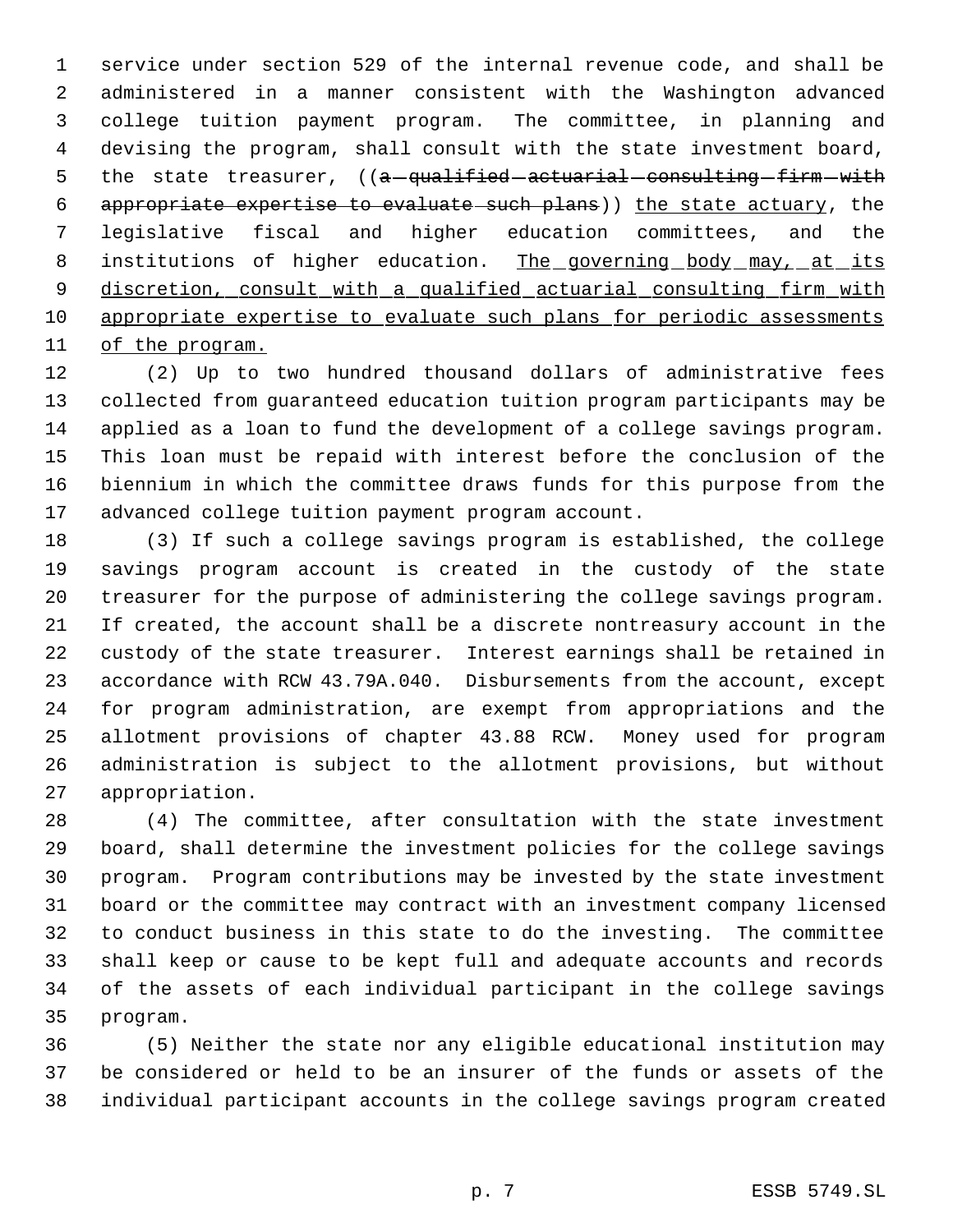under this section nor may any such entity be held liable for any shortage of funds in the event that balances in the individual participant accounts are insufficient to meet the educational expenses of the institution chosen by the student for which the individual participant account was intended.

 (6) The committee shall adopt rules to implement this section. Such rules shall include but not be limited to administration, investment management, promotion, and marketing; compliance with 9 internal revenue service standards; application procedures and fees; start-up costs; phasing in the savings program and withdrawals therefrom; deterrents to early withdrawals and provisions for hardship withdrawals; and reenrollment in the savings program after withdrawal.

 (7) The committee may, at its discretion, determine to cease operation of the college savings program if it determines the continuation is not in the best interest of the state. The committee shall adopt rules to implement this section addressing the orderly distribution of assets.

 NEW SECTION. **Sec. 5.** (1) Pursuant to passage of Engrossed Second Substitute House Bill No. 1795 (the higher education opportunity act), and to maintain the actuarial soundness of the account and to lower the risk to the state of incurring additional unfunded liability, the governing body as defined in RCW 28B.95.020 shall, with the assistance of the state actuary, assess the financial solvency of the advanced college tuition payment program and shall determine if any changes should be made to the program for units purchased on or after September 1, 2011, including, but not limited to:

 (a) Establishing a unit payout value that increases predictability 28 and affordability to consumers;

(b) Modifying the tuition unit price;

 (c) Modifying the contracting of tuition unit purchases to better align the tuition unit price paid throughout the length of the contract with the price established for each enrollment period; and

(d) Modifying the enrollment period.

 (2) The governing body shall submit a report of these efforts to the governor and the appropriate fiscal committees of the legislature no later than October 1, 2011.

(3) This section expires December 31, 2011.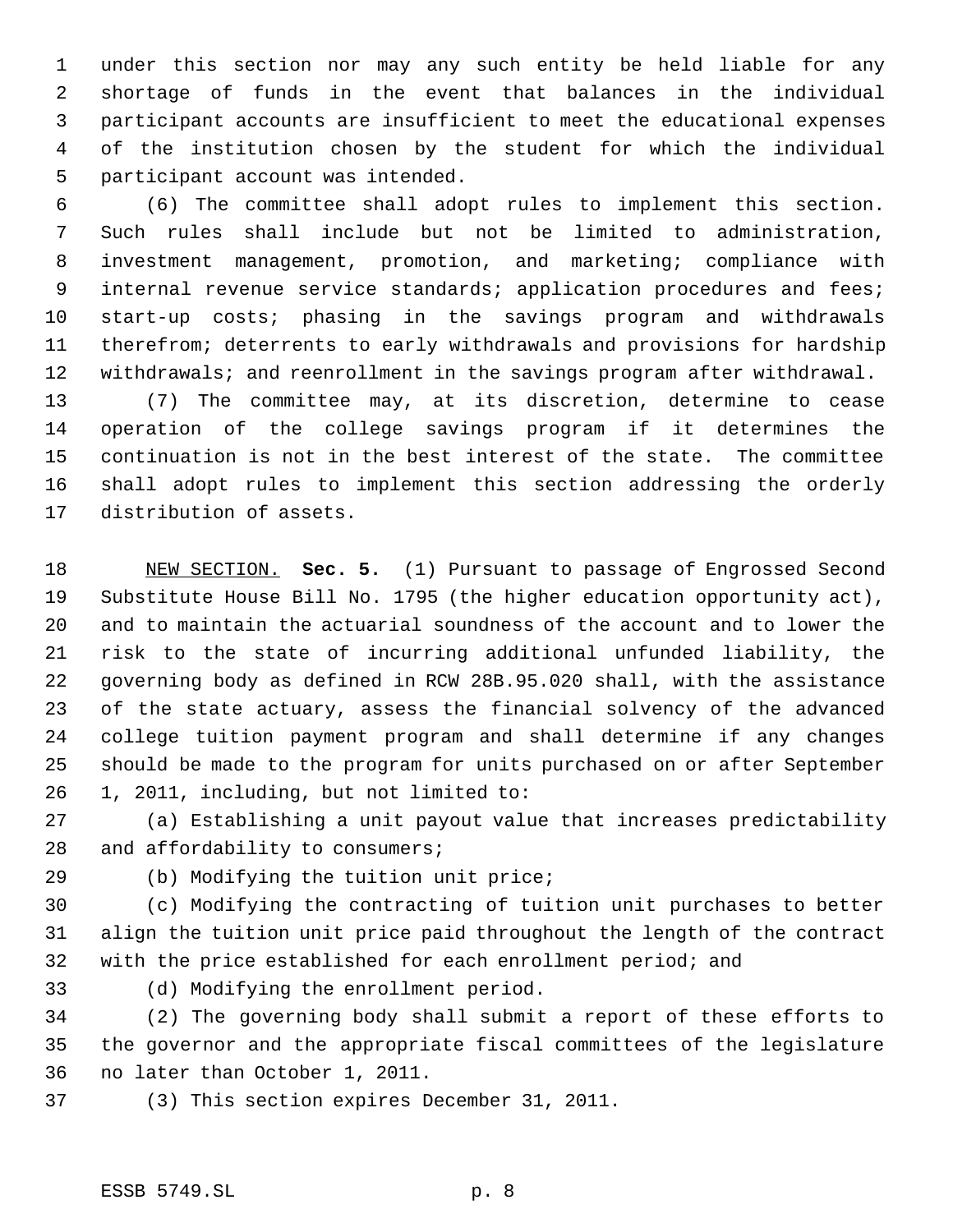NEW SECTION. **Sec. 6.** A new section is added to chapter 28B.95 RCW to read as follows:

 (1)(a) A legislative advisory committee to the committee on advanced tuition payment is established. The advisory committee shall consist of the following members:

 (i) Two members from each of the two largest caucuses of the house of representatives appointed by the speaker of the house of representatives. At least one member from each caucus shall be a member of the house of representatives ways and means committee and at least one member from each caucus shall be a member of the house of representatives higher education committee; and

 (ii) Two members from each of the two largest caucuses of the senate appointed by the president of the senate. At least one member from each caucus shall be a member of the senate ways and means committee and at least one member from each caucus shall be a member of the senate higher education and workforce development committee.

 (b) All members must be appointed by June 30, 2011, and must serve a term of no less than two years.

 (c) Vacancies on the advisory committee shall be filled by appointment by either the president of the senate or the speaker of the house of representatives. All such vacancies shall be filled from the same political party and from the same house as the member whose seat was vacated.

 (d) The members of the advisory committee shall serve without additional compensation, but shall be reimbursed in accordance with RCW 44.04.120 while attending meetings of the advisory committee and of the committee on advanced tuition payment.

 (e) The advisory committee shall appoint its own chair and vice chair and shall meet at least once annually.

 (2) The advisory committee shall provide advice to the committee on advanced tuition payment and the state actuary regarding the administration of the program including, but not limited to, pricing guidelines, the tuition unit price, and the unit payout value.

 (3) Staff support for the advisory committee must be jointly provided by the senate committee services and the house of representatives office of program research.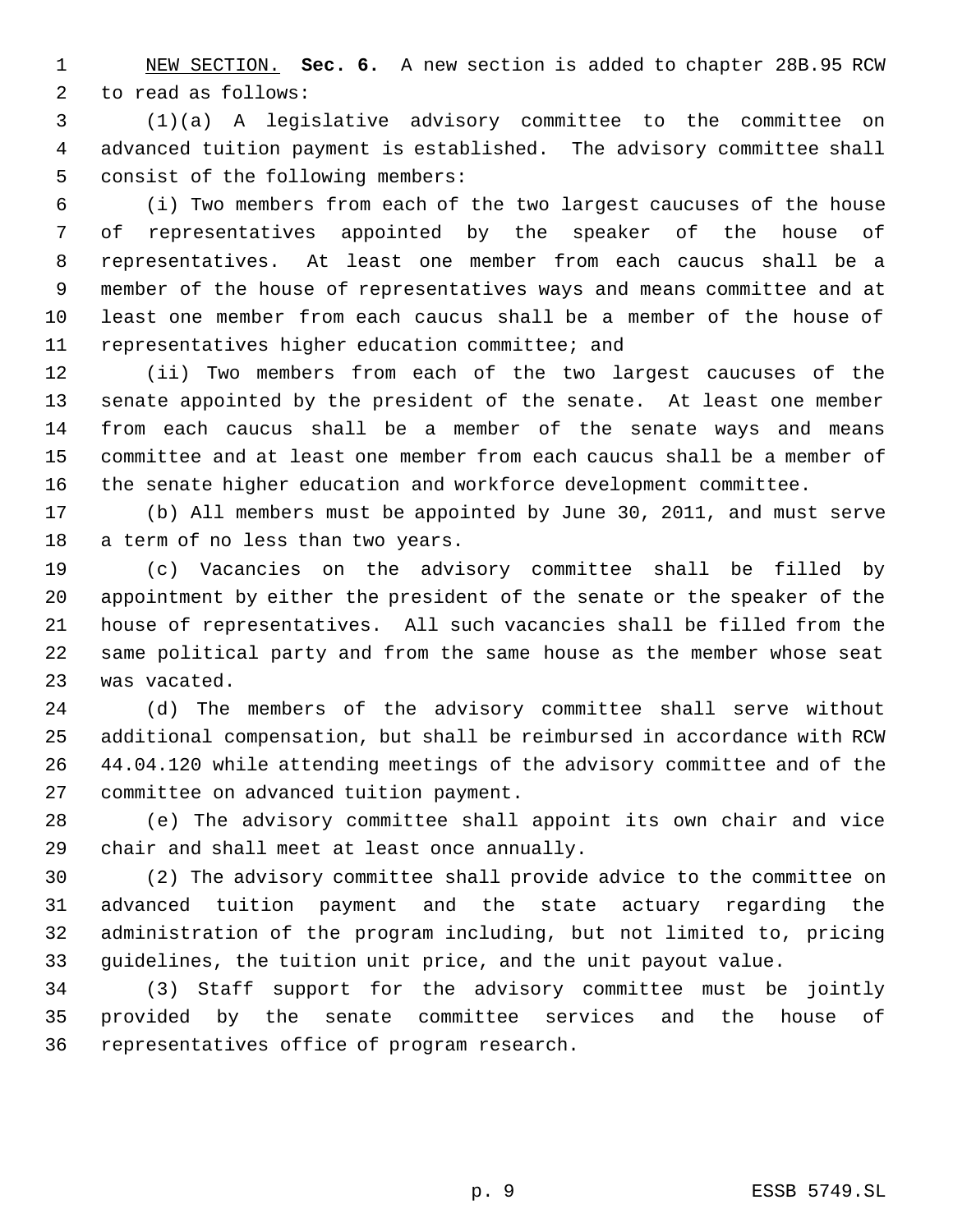**Sec. 7.** RCW 44.44.040 and 2003 c 295 s 4 and 2003 c 92 s 2 are each reenacted and amended to read as follows:

 The office of the state actuary shall have the following powers and duties:

 (1) Perform all actuarial services for the department of retirement systems, including all studies required by law.

 (2) Advise the legislature and the governor regarding pension benefit provisions, and funding policies and investment policies of the state investment board.

 (3) Consult with the legislature and the governor concerning determination of actuarial assumptions used by the department of retirement systems.

 (4) Prepare a report, to be known as the actuarial fiscal note, on each pension bill introduced in the legislature which briefly explains the financial impact of the bill. The actuarial fiscal note shall include: (a) The statutorily required contribution for the biennium and the following twenty-five years; (b) the biennial cost of the increased benefits if these exceed the required contribution; and (c) any change in the present value of the unfunded accrued benefits. An actuarial fiscal note shall also be prepared for all amendments which are offered in committee or on the floor of the house of representatives or the senate to any pension bill. However, a majority of the members present may suspend the requirement for an actuarial fiscal note for amendments offered on the floor of the house of representatives or the senate.

 (5) Provide such actuarial services to the legislature as may be requested from time to time.

 (6) Provide staff and assistance to the committee established under RCW 41.04.276.

 (7) Provide actuarial assistance to the law enforcement officers' and firefighters' plan 2 retirement board as provided in chapter 2, Laws of 2003. Reimbursement for services shall be made to the state actuary under RCW 39.34.130 and section 5(5), chapter 2, Laws of 2003.

 (8) Provide actuarial assistance to the committee on advanced tuition payment pursuant to chapter 28B.95 RCW, including recommending a tuition unit price to the committee on advanced tuition payment to be 37 used in the ensuing enrollment period. Reimbursement for services shall be made to the state actuary under RCW 39.34.130.